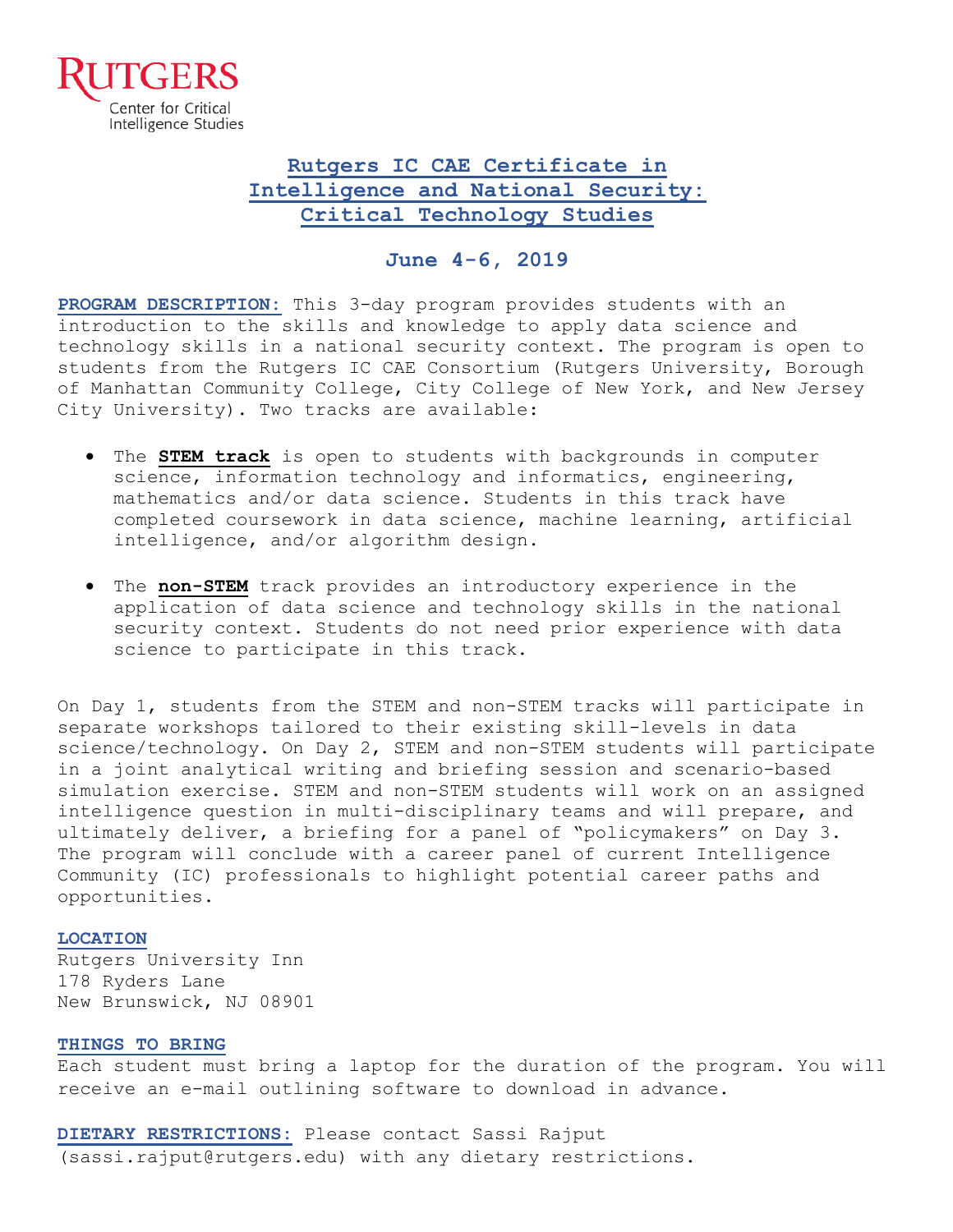## **June 4, 2019**

| 8:30AM-9:00AM    | Registration and Breakfast                       |                                               |
|------------------|--------------------------------------------------|-----------------------------------------------|
|                  |                                                  |                                               |
| $9:00AM-9:30AM$  | Location: Dining Room<br>Welcoming Remarks       |                                               |
|                  |                                                  |                                               |
|                  |                                                  | Ava Majlesi, Center for Critical Intelligence |
|                  |                                                  | Studies/Rutgers Intelligence Community Center |
|                  | for Academic Excellence                          |                                               |
|                  |                                                  |                                               |
|                  | Location: Dining Room                            |                                               |
| 9:30AM-10:30AM   | Current Threat Assessment and the Application of |                                               |
|                  | Technology (Both Tracks)                         |                                               |
|                  | Location: Dining Room                            |                                               |
| 10:30AM-11:30AM  | Knowledge Discovery and                          | Tableau Session I (non-STEM                   |
|                  | Data Driven Decisions                            | track)                                        |
|                  | (STEM track)                                     |                                               |
|                  |                                                  |                                               |
|                  | · Rutgers Discovery                              | Scott Fisher, New                             |
|                  | Informatics                                      | Jersey City                                   |
|                  | Institute                                        | University                                    |
|                  |                                                  |                                               |
|                  | Location: Dining Room                            | Location: Conf Room F                         |
| $11:30AM-1:30PM$ | RDI <sup>2</sup> Hands on Workshop               | Tableau Session II (non-                      |
|                  | (STEM track)                                     | STEM track)                                   |
|                  |                                                  |                                               |
|                  | · Rutgers Discovery                              | • Scott Fisher, New                           |
|                  | Informatics<br>Institute                         | Jersey City<br>University                     |
|                  |                                                  |                                               |
|                  | Location: Dining Room                            | Location: Conf Room F                         |
| 1:30PM-2:00PM    | Lunch                                            |                                               |
|                  | Location: Dining Room                            |                                               |
| 2:00PM-3:00PM    | Knowledge Discovery and                          | Tableau Session I (STEM                       |
|                  | Data Driven Decisions                            | track)                                        |
|                  | (non-STEM track)                                 |                                               |
|                  |                                                  |                                               |
|                  | Rutgers Discovery                                | • Scott Fisher, New                           |
|                  | Informatics                                      | Jersey City                                   |
|                  | Institute                                        | University                                    |
|                  | Location: Dining Room                            | Location: Conf Room F                         |
| 3:00PM-5:00PM    | RDI <sup>2</sup> Hands on Workshop               | Tableau Session II (STEM                      |
|                  | (non-STEM track)                                 | track)                                        |
|                  |                                                  |                                               |
|                  | Rutgers Discovery                                | Scott Fisher, New                             |
|                  | Informatics                                      | Jersey City                                   |
|                  | Institute                                        | University                                    |
|                  |                                                  |                                               |
|                  | Location: Dining Room                            | Location: Conf Room F                         |